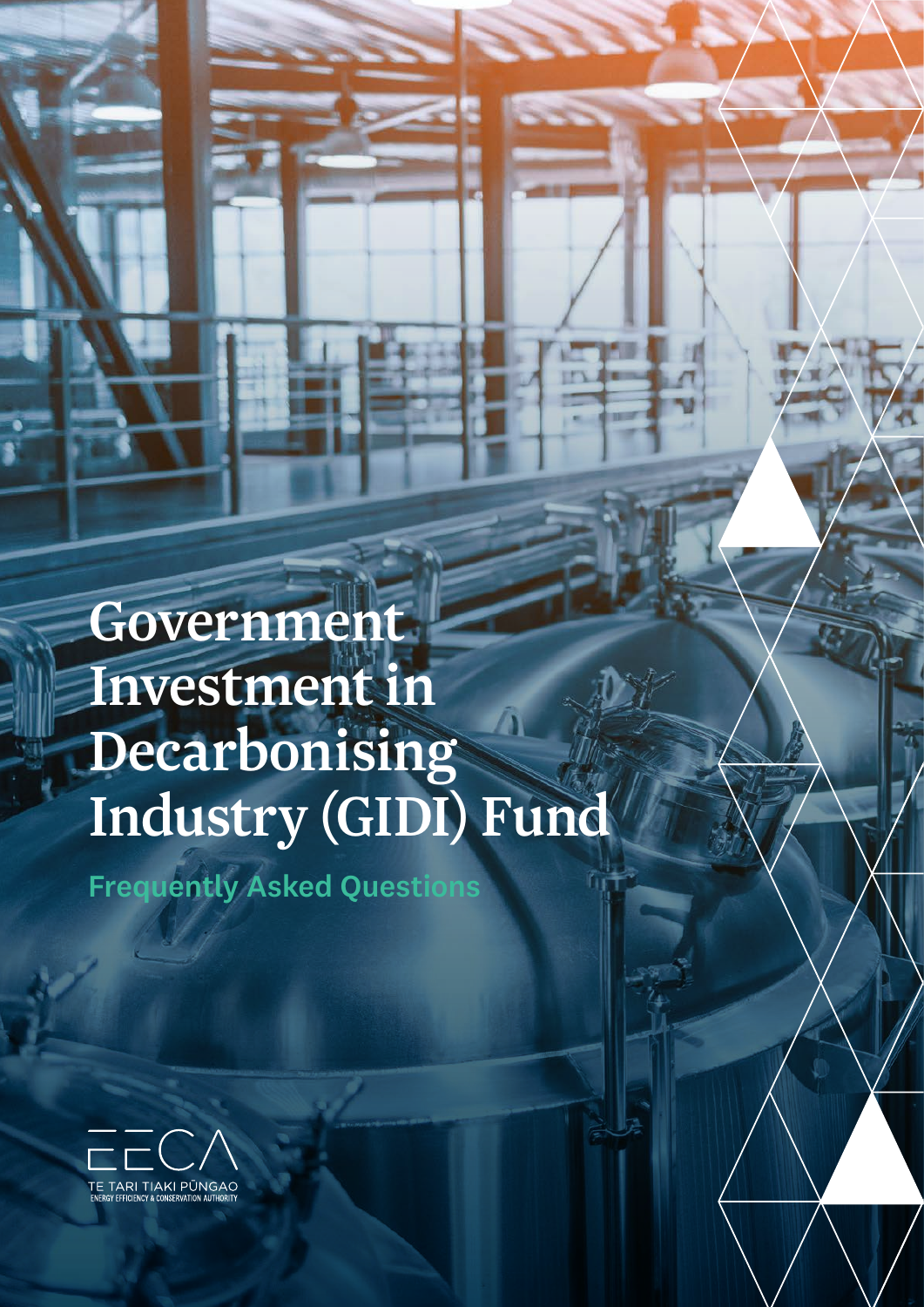# **What is the GIDI Fund?**

## GIDI means: Government Investment in Decarbonising Industry Fund (the GIDI Fund).

The GIDI Fund was launched in 2020, originally, to accelerate the decarbonisation of industrial process heat and contribute to the COVID-19 recovery by stimulating the domestic economy and supporting employment. The GIDI Fund is a partnership between Government and businesses.

Since November 2020, three rounds of the GIDI Fund have been completed supporting 53 projects, across 12 regions. These projects include \$68.7 million of Government public good co-funding and an additional \$117 million of private funding for the abatement projects.

The Government recently announced the GIDI Fund was being significantly expanded with funding provided from the Climate Emergency Response Fund (CERF). The investment will be across a broader number and type of projects – solely for measures that reduce carbon emissions and enable the reduction of energy use in industry.

EECA (the Energy Efficiency and Conservation Authority) is administering the GIDI Fund on behalf of the Government. Information about what the GIDI Fund has achieved to date can be found on [EECA's website](https://www.eeca.govt.nz/co-funding/industry-decarbonisation/approved-gidi-projects/).

The first contestable RFP, as part of the expanded GIDI Fund, will be released on Thursday 9 June and will be open for applications for eight weeks. The focus, similar to previous rounds, is assisting medium to large energy users to lower their energy-related emissions from industrial process heat, by supporting fuel switching and energy efficiency projects.

## The recent Budget announcement included an expanded scope for GIDI - what does this mean?

As part of the recently announced CERF, the Government has significantly expanded the GIDI Fund, to build on the success of the programme to date. The Government is investing around \$650 over four years to accelerate the decarbonisation of industry and help meet New Zealand's first emissions budget (2022-2035) as set out in the Emissions Reduction Plan.

While there will be a continued focus on industrial process heat this will be alongside new initiatives such as assisting small to medium-sized businesses to buy and install low emission, high-efficiency electrical equipment; and assistance for commercial buildings to replace fossil fuel space and water heating with a lower-emissions alternative.

## Does this RFP funding round include these new initiatives?

Outside of this first RFP funding round, all new initiatives are undergoing programme design by EECA and will be available to the market in due course.

This current funding round is similar to previous GIDI co-funding available in that it is contestable. However, there are changes to the Minimum Funding Conditions, the Eligibility Conditions, and the Investment Principles. One significant change is the lower \$300k minimum Project size (down from the \$500,000 previously).

## Who is eligible to apply for this RFP funding round?

The GIDI Fund is open to all New Zealand-based and NZBN registered private sector businesses. This excludes State sector agencies eligible for State sector decarbonisation funding - you can find out more [here.](https://www.eeca.govt.nz/co-funding/public-sector-decarbonisation/state-sector-decarbonisation-fund/) Local Government organisations including both Local and Regional Authorities; and Council Controlled Organisations (CCO's) are also excluded.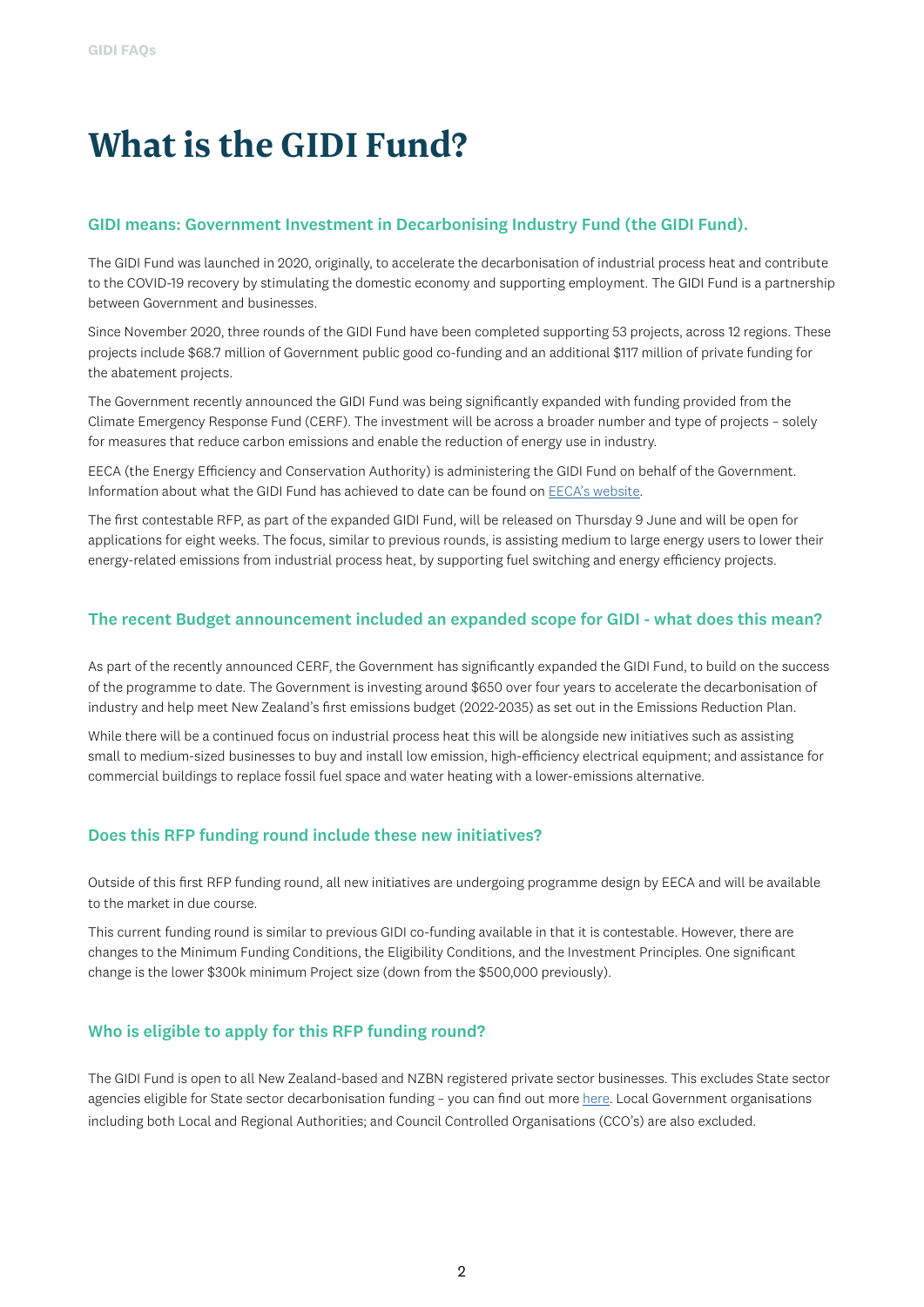#### How much money can I apply for in this first RFP?

You should only apply for the amount of Government public good co-funding necessary for your decarbonisation project to be approved for investment (i.e. this funding will assist you to overcome barriers preventing you from otherwise investing in decarbonisation at this time) and only up to a maximum of 50% of the eligible project costs. Also, keep in mind that the funding is contestable, and the amount of co-funding requested will affect how a proposal is assessed. The funding will only help meet the incremental cost of projects.

If you have a large project (greater than \$10m) you may be required to agree to special conditions, for example, a decarbonisation partnership agreement with EECA, or a non-standard funding agreement.

#### How do I apply for co-funding?

You will need to submit a proposal for co-funding using the RFP Response Form. You can also attend an Applicant Briefing Session to help you understand the RFP. Instructions and guidance on completing the form, and details on the Applicant Briefing Session are in the RFP document on the [EECA website.](https://www.eeca.govt.nz/apply-for-gidi-co-funding)

#### What can I use the co-funding for?

You can apply for co-funding if your proposal reduces or enables the reduction of energy use and/or carbon emissions of industrial processes, through energy efficiency, fuel switching (e.g., from coal to biomass or electricity) to a renewable energy supply or other decarbonisation approaches.

## What type of projects are ineligible in this funding round?

Projects that are ineligible for GIDI co-funding include residential and commercial buildings and campuses; transport initiatives including off-road vehicles and marine vessels; waste minimisation; electricity generation; reducing agricultural emissions or embodied carbon (other than through the energy used to make a product); displacing one fossil fuel for another (e.g. coal to natural gas); Greenfields developments (other than where an existing operation using nonrenewable fuel types is relocated to a greenfield site which will then use renewable fuels); and Research and Development (technologies must be commercially proven and available). For a full and complete list, we suggest you refer to the RFP document.

If you require feedback on whether your project proposal would potentially fit with the Fund's scope, please email EECA at [GIDIFund@eeca.govt.nz](mailto:GIDIFund@eeca.govt.nz).

#### What do you mean by incremental cost?

Incremental cost means the cost difference between the Default Option (the alternative to the lower-emissions option) and the lower-emissions Preferred Project you are applying for co-funding for. Examples are in the RFP.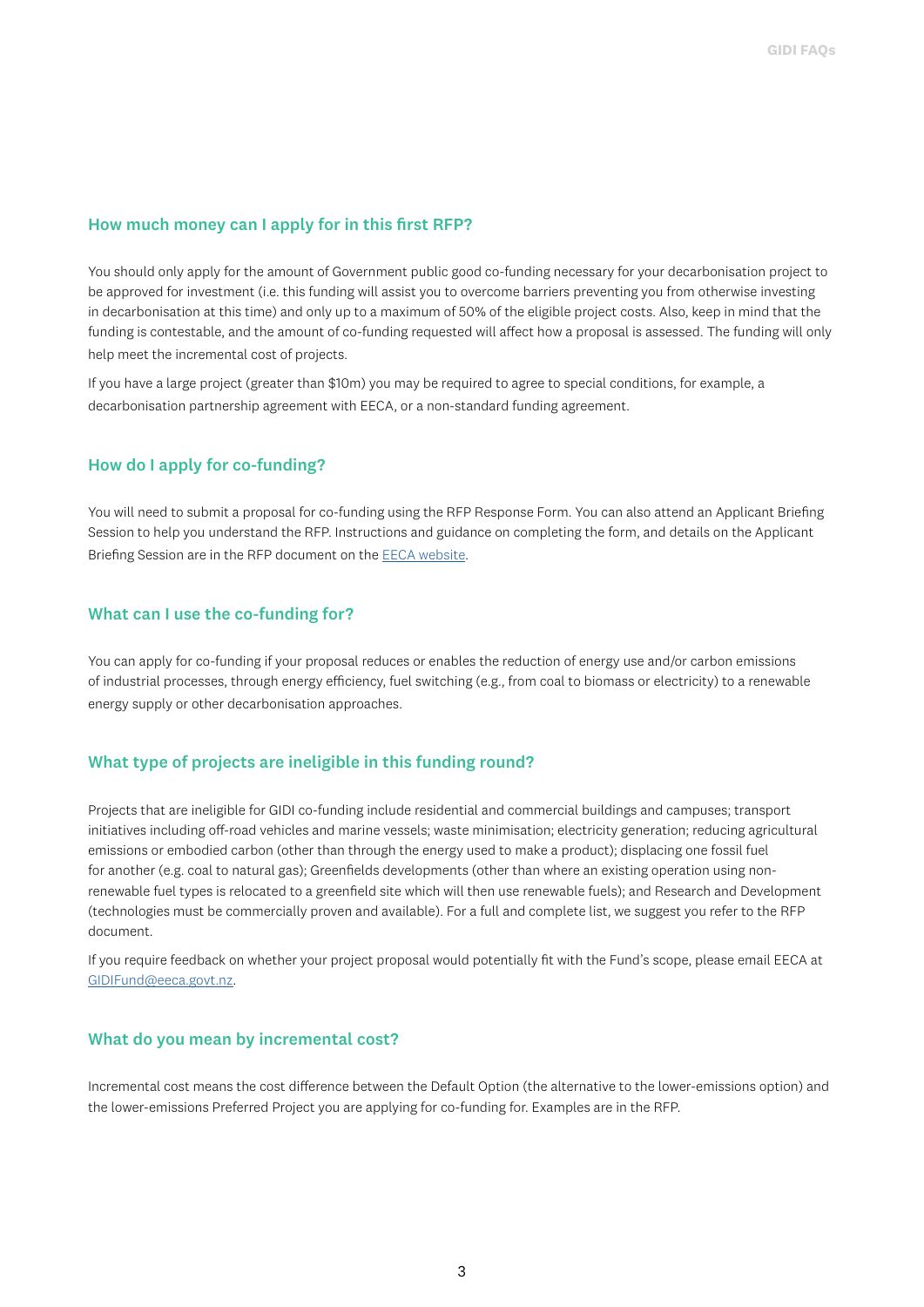## What Project Financial information is needed to support an Application?

A Financial Assessment Template (attached to the Response Form for the RFP) requires that all applicants provide a range of detailed financial data on the project implementation and lifetime operational metrics. It is important that this is fully completed and submitted with the Response Form.

#### How soon can I access the Government public good co-funding if I am successful?

Once a proposal has been approved for co-funding the successful applicant will enter into a Funding Agreement with EECA. The Funding Agreement will detail the obligations on EECA and the recipient for the duration of the project, which must be met in order to receive co-funding.

#### Who decides what proposals will be funded?

A Technical Advisory Group (TAG) will evaluate proposals and provide an evaluation report of its findings to an Assessment Panel.

The Assessment Panel will take into account and consider the TAG's evaluation report; the assessment criteria results; additional information or clarification sought and received from applicants; and any other matters that the panel considers relevant when applying the Investment Principles to the proposal.

The panel will then make funding recommendations to the EECA Chief Executive, EECA Board and the Minister Energy and Resources in accordance with EECA's delegated authority framework.

The EECA Chief Executive or the EECA Board or the Minister of Energy and Resources are the decision-makers for the GIDI Fund in accordance with the approval delegation hierarchy, and respectively have the sole discretion, based on the recommendations of the assessment panel, to determine which projects (if any) will receive public good co-funding and the amount of any co-funding in accordance with their delegation.

## Where can I find out what projects have already been funded through the GIDI Fund?

Details of successful projects from previous GIDI funding are available on the [EECA website](https://www.eeca.govt.nz/co-funding/industry-decarbonisation/approved-gidi-projects/).

## Can I combine multiple sites into one Response Form?

No - each proposal must be specific to one site and one counterparty. It becomes too difficult to fully assess if multiple sites/applicants are grouped, as some projects may be eligible for co-funding and others might not, depending on individual project parameters.

### Can I combine multiple projects at one site into one Response Form?

Multiple projects combined at one site and with only one applicant will be acceptable provided the projects are combined with one total capital cost and one \$/tonne abatement cost figure – hence they are all able to be approved or none. Combining projects at one site is encouraged. Please contact EECA if you have a specific reason (e.g. size or complexity) not to combine projects at one site before submitting your application.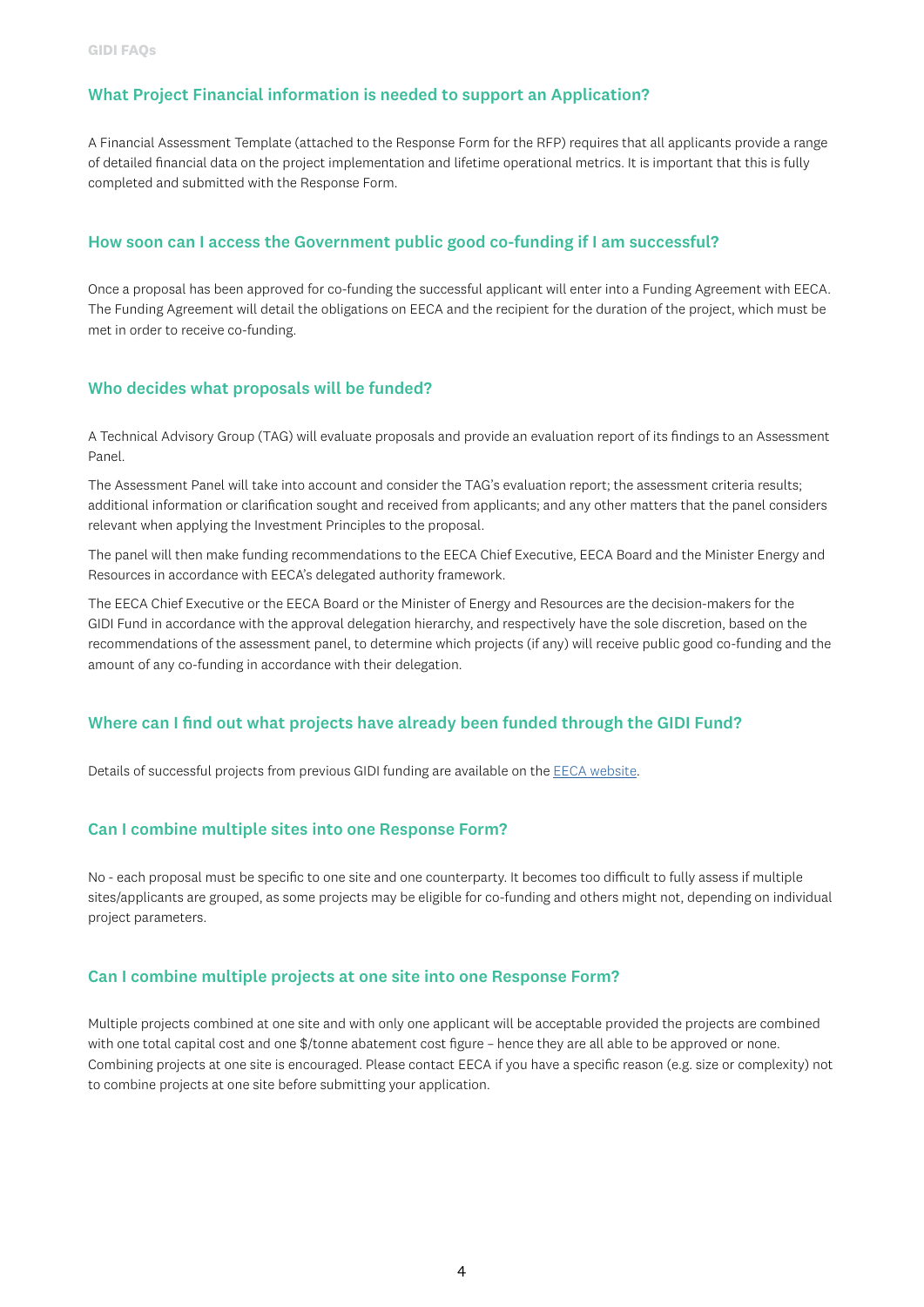## Are conversions to geothermal energy eligible for co-funding?

New Zealand regards geothermal energy as renewable, therefore projects planning to directly use geothermal energy can apply. As geothermal energy still has some CO2-e emissions associated with it these must be accounted for when calculating the emissions reduction and consequently the \$/tonne cost of carbon savings.

# Would a space heating, and domestic and commercial water heating project be in the scope of the GIDI Fund?

No - this RFP is to support industrial process heat decarbonisation. Consequently, domestic hot water and space heating of commercial building projects are out of scope. The only space heating that is within scope for this round is for hot houses used for horticulture.

#### When is the Applicant deadline to submit proposals and other key dates?

The deadline to submit proposals is 5pm, Thursday 04 August 2022. Applicants will be notified of the decisions from mid-November 2022 onwards. Other key dates and steps in the RFP process are included in Section 2 of the RFP.

## Have the RFP and Response Form changed since previous GIDI rounds?

Yes, there have been changes to the RFP and Response Form since previous GIDI rounds. This latest funding round incorporates lessons learned to date, and reflects that this funding was received through Budget 2022 as part of Government's CERF. It is this funding that will support co-investment in projects approved in this RFP.

Accordingly, we have updated the Investment Principles, and the Minimum Funding and Eligibility Conditions. Please take time to read and understand the RFP before applying.

Your proposal must be submitted using the web-based response form in the 'How to Apply' section of the EECA website. A PDF version of the Response Form has been provided on the EECA website for reference only.

#### Will the Supplier Briefing be recorded if I am unable to attend?

Yes. A link to the presentation will be available on the EECA website (Applicant Briefing Session) at 11am, Monday 20 June 2022.

#### Is there any guidance on the productive life of assets being implemented by the Project?

Yes, the Financial Assessment Template (to be completed and attached to the web-based Response Form) has guidelines on the productive life of assets. EECA assumptions are as follows:

- New boilers 25 years
- Boiler conversions remaining useful life (maximum 25 years)
- High-temperature heat pumps 20 years
- Other technologies case by case basis (maximum 25 years)
- Energy efficiency case by case basis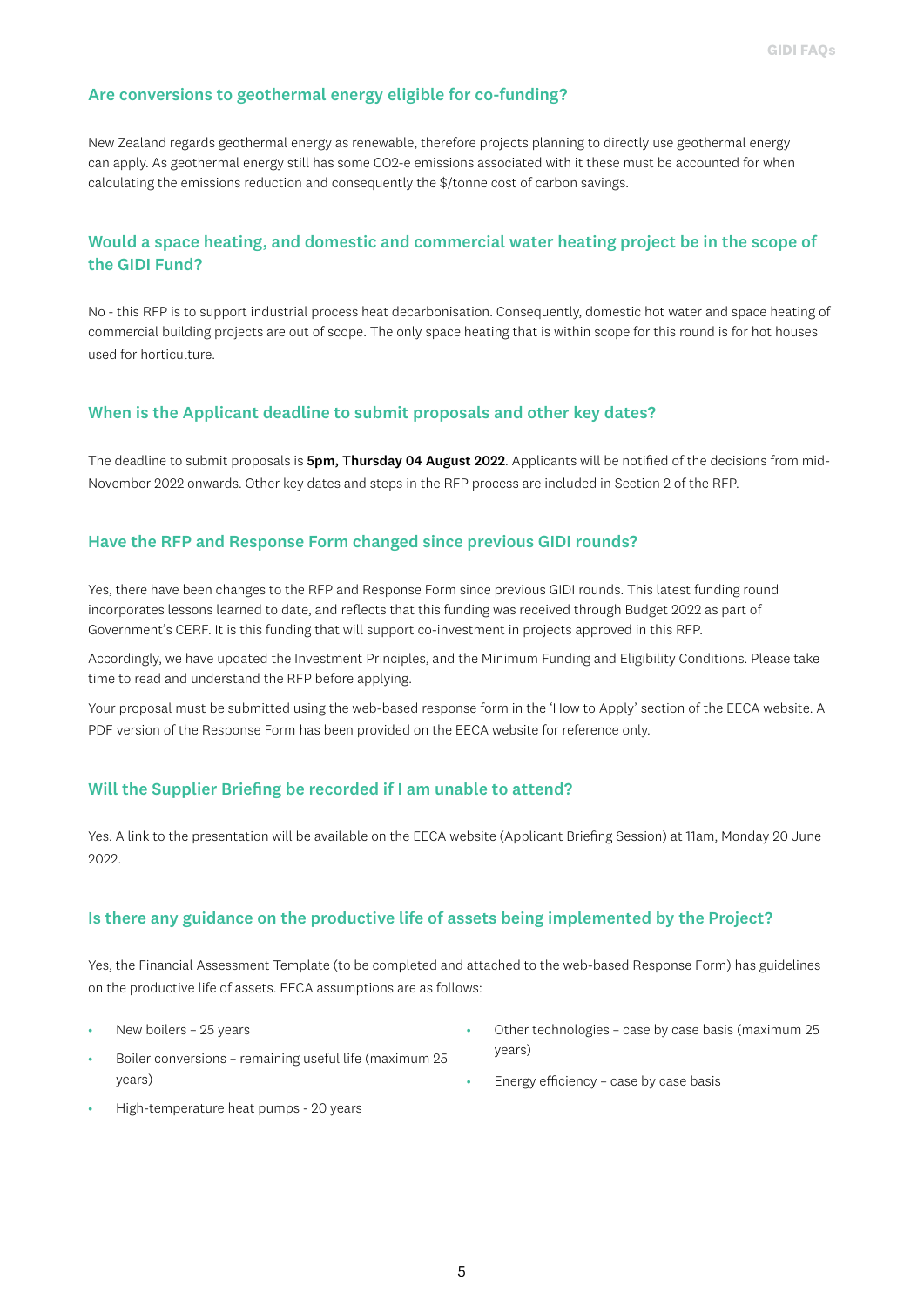# My proposal is for an innovative solution – can I apply for funding?

Funding is available to support early adopters of technologies that demonstrate enhanced emissions abatement and that have wide potential for replication. You will need to help us understand what you propose, the level of technology innovation utilised, and the potential for further uptake of these technologies to decarbonise industry. Details specific to innovative solutions proposals are in the RFP.

#### Can I include in my proposal emissions savings resulting from a reduction in waste to landfill?

Emission savings from reduction in waste to landfill is not allowed in the carbon abatement cost calculations. However, waste reduction can be claimed as a co-benefit if you are submitting an innovative solutions proposal. Details specific to innovative solutions are in the RFP.

#### Are the estimated carbon abatement values for previously successful applicants available?

Projects from the first three rounds of GIDI are available on EECA's website. Approved projects can be found [here](https://www.eeca.govt.nz/co-funding/industry-decarbonisation/approved-gidi-projects/).

# I have saved my Response Form as a draft and received an e-mail with a link to my application. Can I share the link with others in my organisation so that we can complete the Response Form iointly?

Yes, but please be aware of the following constraints:

- When editing the Response Form please ensure that only one user is editing and saving the Application at any time.
- The Response Form has a helpful 'Tips for using this form' section which we recommend you read.
- Your Response Form may contain confidential or sensitive information. So please carefully check the e-mail addresses before forwarding the link.

## Are GIDI co-funding applications kept confidential?

EECA has security processes in place and takes necessary steps to protect the Privacy, Confidentiality, Integrity and Availability of your data. If you voluntarily provide personal information (e.g. through online forms, email requests or newsletters), we will only use that information for the purpose for which it was intended and to communicate with you.

#### Can applicants that were successful in previous GIDI rounds reapply?

Yes, provided they continue to meet the Minimum Funding and Eligibility Conditions set out in the RFP.

#### When must projects be implemented by?

Projects in this round must be implemented (that is, fully commissioned and operational) by 31 December 2025.